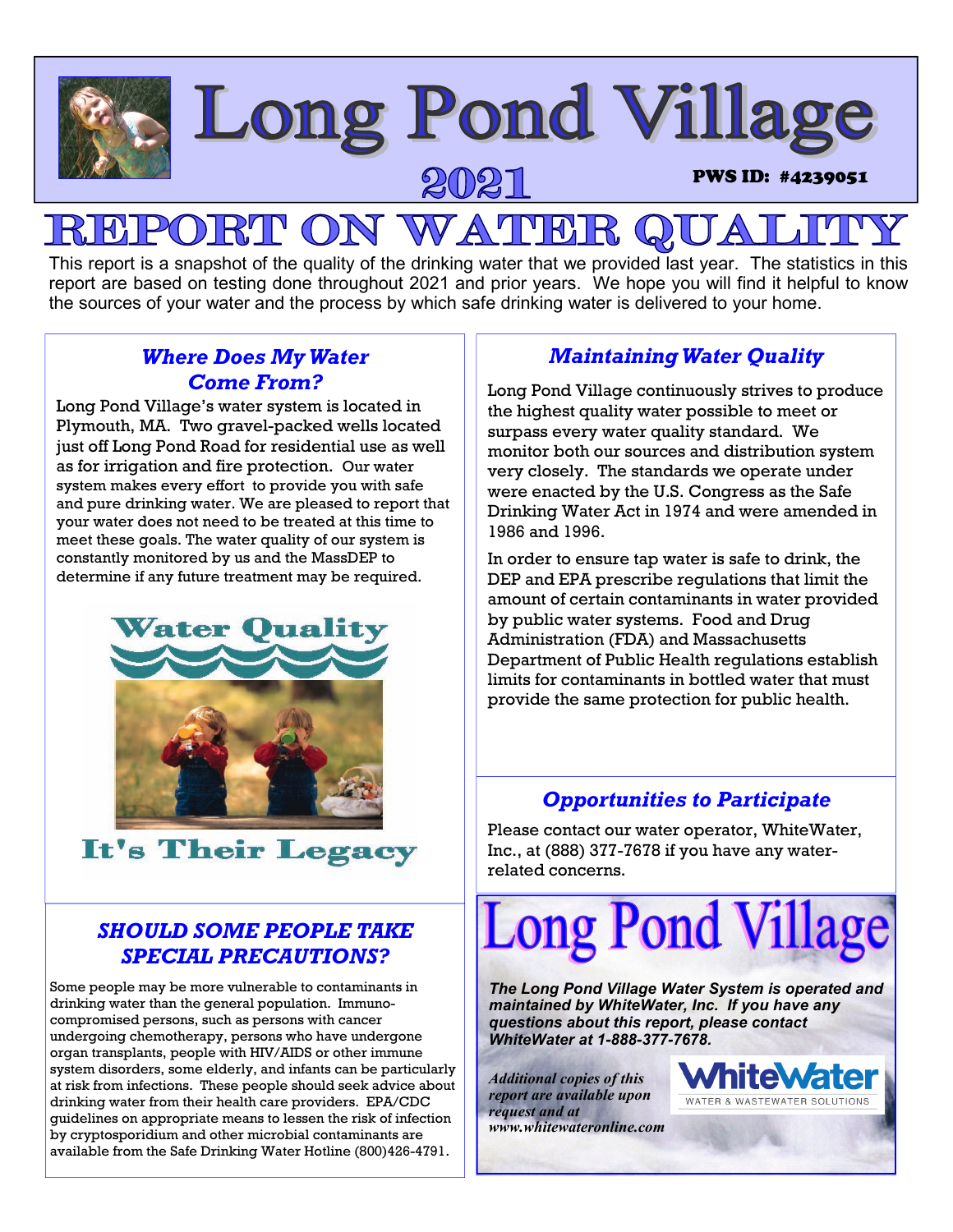### **DISTRIBUTION SYSTEM WATER QUALITY**

This report summarizes only those items detected during sampling - not all contaminants that are monitored.

| <b>Microbial Results</b>                                                                                  | <b>Highest</b> #<br><b>Positive</b><br>in a Month | Total #<br><b>Positive</b> | <b>MCL</b> | <b>MCLG</b> | <b>Violation</b> | <b>Possible Source of Contamination</b> |  |
|-----------------------------------------------------------------------------------------------------------|---------------------------------------------------|----------------------------|------------|-------------|------------------|-----------------------------------------|--|
| l Total Coliform                                                                                          |                                                   |                            |            |             | No               | Naturally present in the environment    |  |
| E. Coli                                                                                                   | N/A                                               |                            | *          |             | No               | Human and animal fecal waste            |  |
| $\,{}^{\star}$ Compliance with Fecal Coliform / E. Coli MCL is determined upon additional repeat testing. |                                                   |                            |            |             |                  |                                         |  |

\*Compliance with Fecal Coliform / E. Coli MCL is determined upon additional repeat testing.

**Total Coliforms** are bacteria that are naturally present in the environment and are used as an indicator that other, potentially harmful, waterborne pathogens may be present or that a potential pathway exists through which contamination may enter the drinking water distribution system.

| <b>Lead &amp;</b><br><b>Copper</b> | Date(s)<br><b>Collected</b> | 90 <sup>th</sup><br><b>Percentile</b><br>of Sample | <b>Action</b><br>Level | <b>MCLG</b> | # of Sites<br>sampled | # of<br><b>Sites</b><br><b>Above</b><br><b>Action</b><br>Level | <b>Exceeds</b><br><b>Action</b><br>Level? | <b>Possible Source of Contamination</b> |
|------------------------------------|-----------------------------|----------------------------------------------------|------------------------|-------------|-----------------------|----------------------------------------------------------------|-------------------------------------------|-----------------------------------------|
| Lead (ppb)                         | 2021                        |                                                    | 15                     | 0           | 5                     |                                                                | No                                        | Corrosion of household plumbing systems |
| Copper (ppm)                       |                             | 5.3                                                | 1.3                    | 1.3         |                       |                                                                | Yes                                       | Corrosion of household plumbing systems |

**SOURCE WATER CHARACTERISTICS**

#### **TESTING FOR LEAD**

If present, elevated levels of lead can cause serious health problems, especially for pregnant women and young children. Lead in drinking water is primarily from materials and components associated with service lines and home plumbing. **Long Pond Village** is responsible for providing high quality drinking water, but cannot control the variety of materials used in plumbing components. When your water has been sitting for several hours, you can minimize the potential for lead exposure by flushing your tap for 30 seconds to 2 minutes before using water for drinking or cooking. If you are concerned about lead in your water, you may wish to have your water tested. Information on lead in drinking water, testing methods, and steps you can take to minimize exposure is available from the Safe Drinking Disease should consult their personal doctor. Water Hotline or at http://www.epa.gov/safewater/lead.

#### **Health Effects for Copper**

Copper is an essential nutrient, but some people who drink water containing copper in excess of the action level over a relatively short amount of time could experience gastrointestinal distress. Some people who drink water containing copper in excess of the action level over many years could suffer liver or kidney damage. People with Wilson's

#### **Key to Tables**

- ppm Parts per million, corresponds to one penny in \$10,000
- ppb Parts per billion, corresponds to one penny in \$10,000,000
- ppt—Parts per trillion, corresponds to one penny in \$10 billion
- pCi/L Picocuries per liter (a measure of radioactivity)
- ND Not detected
- n/a not applicable
- RAA –Running annual average
- TT—Treatment technique

The sources of drinking water in the United States (both tap water and bottled water) include rivers, lakes, streams, ponds, reservoirs, springs, and wells. As water travels over the surface of the land or through the ground, it dissolves naturally occurring minerals, and in some cases, radioactive material, and can pick up substances resulting from the presence of animals or from human activity.

Contaminants that may be present in source water include:

- Microbial contaminants, such as viruses and bacteria, which may come from sewage treatment plants, septic systems, agricultural livestock operations, and wildlife.
- Inorganic contaminants, such as salts and metals, which can be naturally occurring or result from

urban storm water runoff, industrial or domestic wastewater discharges, oil and gas production, mining, or farming.

- Pesticides and herbicides, which may come from a variety of sources such as agriculture, urban storm water runoff, and residential uses.
- Organic chemical contaminants, including synthetic and volatile organic chemicals, which are byproducts of industrial processes and petroleum production. These contaminants can also come from gasoline storage, urban storm water runoff, and septic systems.
- Radioactive contaminants, which can be naturally occurring or be the result of oil and gas production and mining activities.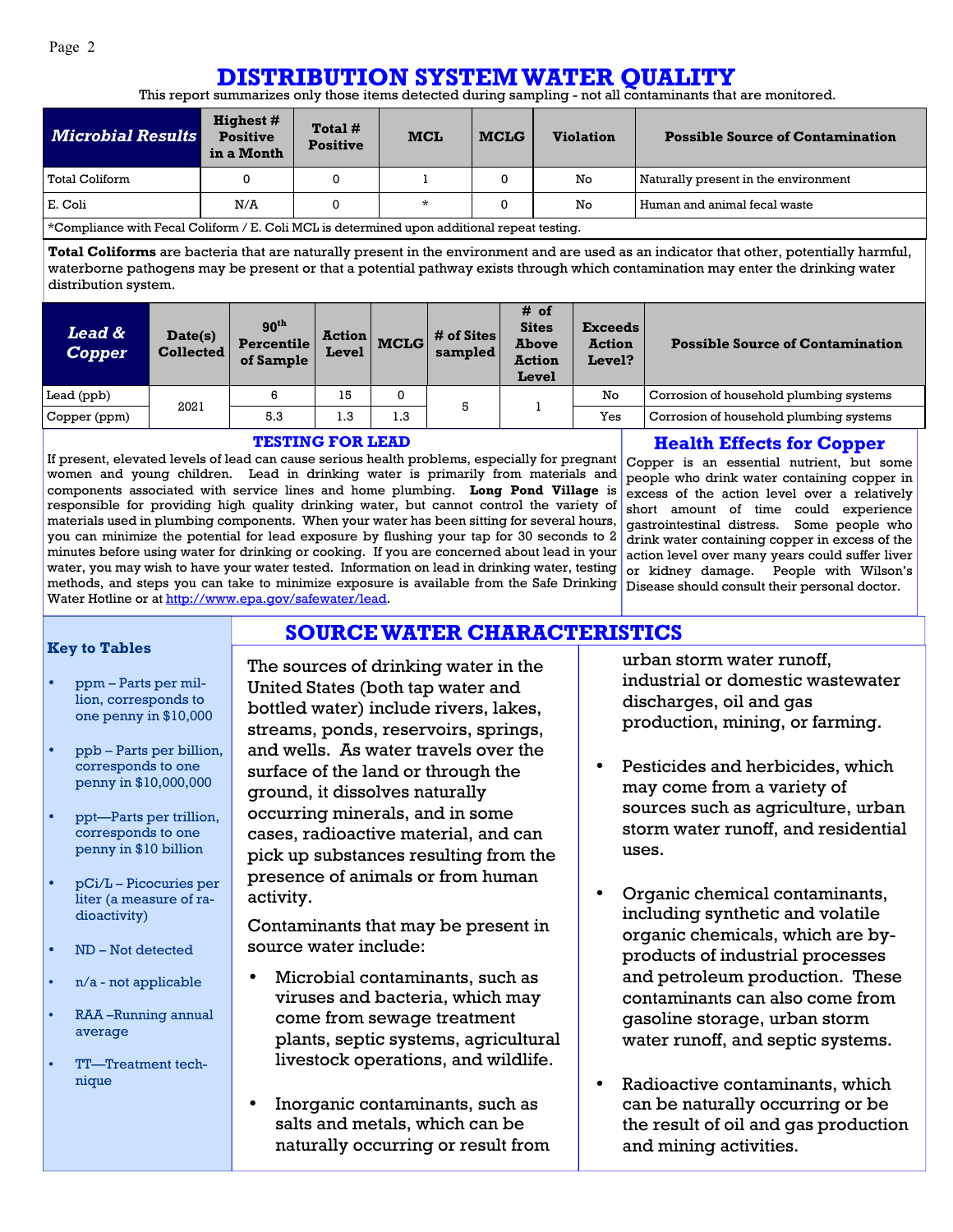## **SUMMARY OF FINISHED WATER CHARACTERISTICS**

| <b>Regulated</b><br><b>Contaminants</b>       | Date(s)<br><b>Collected</b> | <b>Highest</b><br><b>Detect</b><br><b>Value</b> | Range<br><b>Detected</b> | <b>MCL</b>   |              | <b>MCLG</b> Violation                    | <b>Possible Source of Contamination</b>                                                         |
|-----------------------------------------------|-----------------------------|-------------------------------------------------|--------------------------|--------------|--------------|------------------------------------------|-------------------------------------------------------------------------------------------------|
| <b>Inorganic Contaminants</b>                 |                             |                                                 |                          |              |              |                                          |                                                                                                 |
| Barium (ppm)                                  | 11/11/20                    | 0.026                                           | n/a                      | $\mathbf{z}$ | $\mathbf{2}$ | No.                                      | Discharge of drilling wastes; discharge from metal re-<br>fineries; erosion of natural deposits |
| Nitrate (ppm)                                 | 1/14/21                     | 0.565                                           | n/a                      | 10           | 10           | No.                                      | Runoff from fertilizer use; leaching from septic tanks;<br>sewage; erosion of natural deposits  |
| Perchlorate (ppb)                             | 8/16/21                     | 0.213                                           | n/a                      | $\mathbf{2}$ | n/a          | No                                       | Rocket propellants, fireworks, munitions, flares, blast-<br>ing agents                          |
| <b>Radioactive Contaminants</b>               |                             |                                                 |                          |              |              |                                          |                                                                                                 |
| Gross Alpha (pCi/L)                           | 1/14/21                     | 1.6                                             | n/a                      | 15           | $\Omega$     | No                                       | Erosion of natural deposits                                                                     |
| Radium 226 & 228 (pCi/L)<br>(combined values) | 1/14/21                     | 1.91                                            | n/a                      | 5            | $\Omega$     | No                                       | Erosion of natural deposits                                                                     |
| <b>Unregulated</b>                            | Date(s)<br><b>Collected</b> | <b>Result or</b><br>Range                       | <b>Average</b>           | <b>SMCL</b>  |              | <b>ORSG or Health</b><br><b>Advisory</b> | <b>Possible Source of Contamination</b>                                                         |
| <b>Inorganic Contaminants</b>                 |                             |                                                 |                          |              |              |                                          |                                                                                                 |
| Sodium (ppm)                                  | 11/11/20                    | 41                                              | n/a                      |              |              | 20                                       | Natural sources; runoff from use as salt on roadways;<br>by-product of treatment process.       |

**Sodium** is a naturally-occurring common element found in soil and water. It is necessary for the normal functioning of regulating fluids in human systems. Some people, however, have difficulty regulating fluid volume as a result of several diseases, including congestive heart failure and hypertension. The guideline of 20 mg/L for sodium represents a level in water that physicians and sodium sensitive individuals should be aware of in cases where sodium exposures are being carefully controlled. For additional information, contact your health care provider, your local board of health or the New Hampshire Department of Environmental Services at (603) 271-3503.

### **SOME TERMS DEFINED**

**Action Level (AL):** *The concentration of a contaminant which, if exceeded, triggers a treatment or other requirement which a water system must follow.* 

**Level 1 Assessment:** *A Level 1 Assessment is a study of the water system to identify potential problems and determine (if possible) why total coliform bacteria have been found in the water system.* 

**Maximum Contaminant Level Goal (MCLG):** *The level of a contaminant in drinking water below which there is no known or expected risk to health. MCLG's allow for a margin of safety* 

**Maximum Contaminant Level (MCL):** *The highest level of a contaminant that is allowed in drinking water. MCL's are set as close to the MCLG's as feasible using the best available treatment technology.* 

**Secondary Maximum Contaminant Level (SMCL):** *These standards are developed to protect the aesthetic qualities of drinking water and are not health based.* 

**Massachusetts Office of Research and Standards Guideline (ORSG):** *This is the concentration of a chemical in drinking water, at or below which, adverse, non-cancer health effects are likely to occur after chronic (lifetime) exposure. If exceeded, it serves as an indicator of the potential need for further action.* 

**Total Coliform:** *A bacteria that indicates other potentially harmful bacteria may be present.* 

**Unregulated Contaminants:** *Unregulated contaminants are those for which EPA has not established drinking*  water standards. The purpose of unregulated contaminant monitoring is to assist EPA in determining their *occurrence in drinking water and whether future regulation is warranted.* 

**90th Percentile:** *Out of every 10 homes, 9 were at or below this level.*